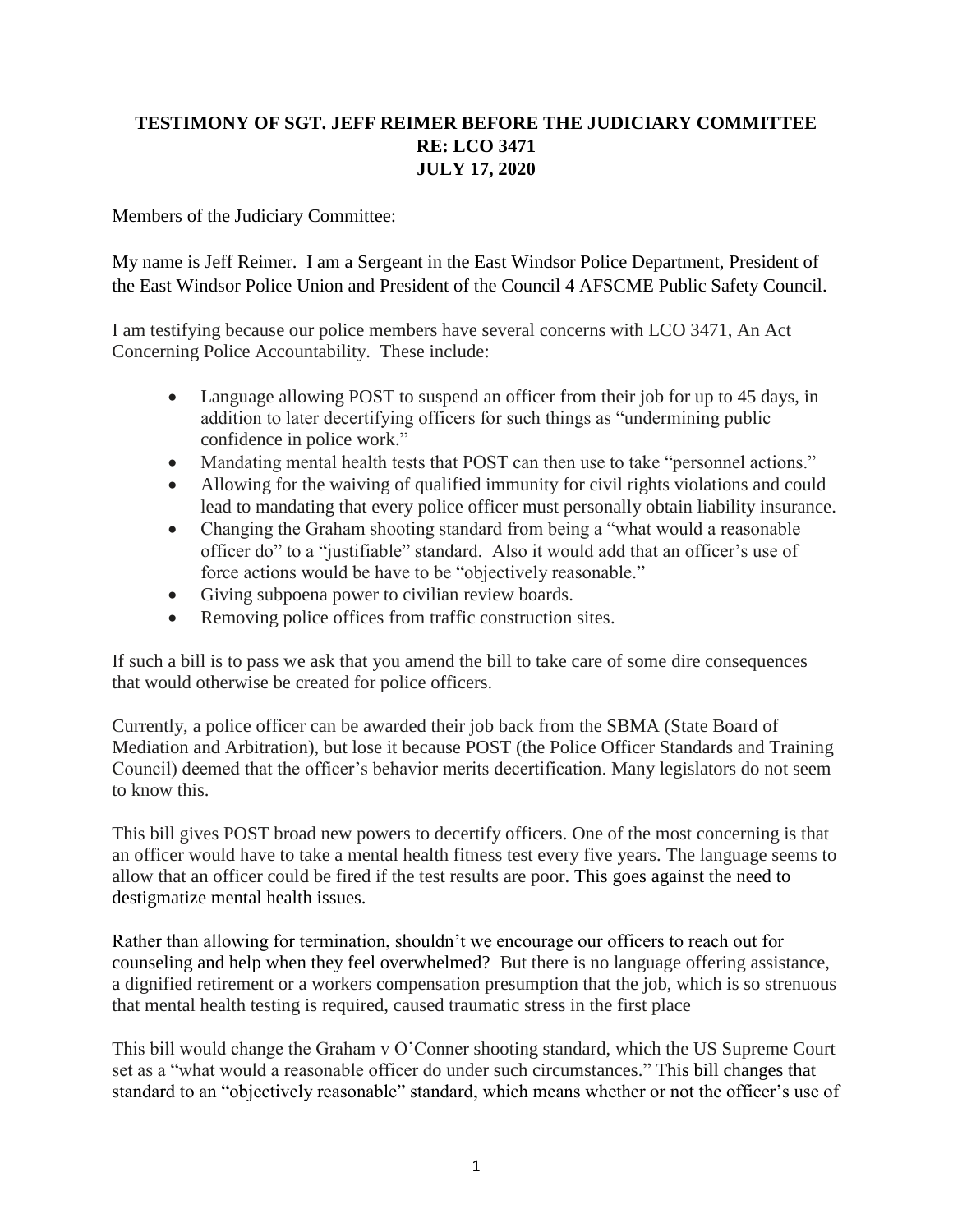force was reasonable will be based on observations made by third parties who are in no danger, under no stress, and who are using hind sight.

We worry that this might create an unreasonably difficult standard that would cause officers to take even more risk. Currently, Connecticut seems to have one of the strictest shooting standards in the country. Also if the standard is to be changed, we urge that there be mandated training and a time frame for training to occur before a new standard is implemented.

Might what is lawful on a Tuesday become a standard that puts an officer in jail on Wednesday? Officers need requisite training. Many of the towns that we work for are financially strapped so it would help for the state to cover such training costs.

Another section of the bill gives POST the ability to suspend for up to 45 days or fire a police officer for "undermining public confidence in police work." I'm not even sure what that means. I fear that it means if a police officer complained about wrongdoing that he or she saw in a department that it would mean that they could be fired.

If an officer reports on misbehavior committed by a superior, in order to live up to her or his sworn duty, might they not be "undermining confidence in police work"? Perhaps such undermining is necessary to root out corrupt behavior? It should be safe for police officers to be able to make a complaint.

Another part of the bill that we object to is giving civilian review boards subpoena power. This bill will give a municipally appointed board, that very likely does not have deep judicial or policing knowledge, the power to compel officers to appear and testify before it for charges. It would seem to risk politicizing the policing process, which could severely undermine a community's confidence in law enforcement.

A task force is created to study various issues related to police officers and policing. However, within their charge is to study the necessity or requirement of a police officer at road construction sites within a municipality. This part seems to have little relation to police accountability and transparency.

Police officers are necessary at road construction sites because we provide an extra layer of safety to road construction which is already a job with risks. Without police officers there, as well as police cars, there is no deterrent to a driver continuing to drive at higher rates of speed. When drivers see the police car and police officer they naturally slow down which makes everyone safer.

The task force also studies the merits and feasibility of requiring police officers to obtain professional liability insurance as a condition of employment. This would add additional costs to one specific sector of workers and immediately reduce the number of police officers. It is an additional burden that would specifically be placed on police officers that is not placed on other workers.